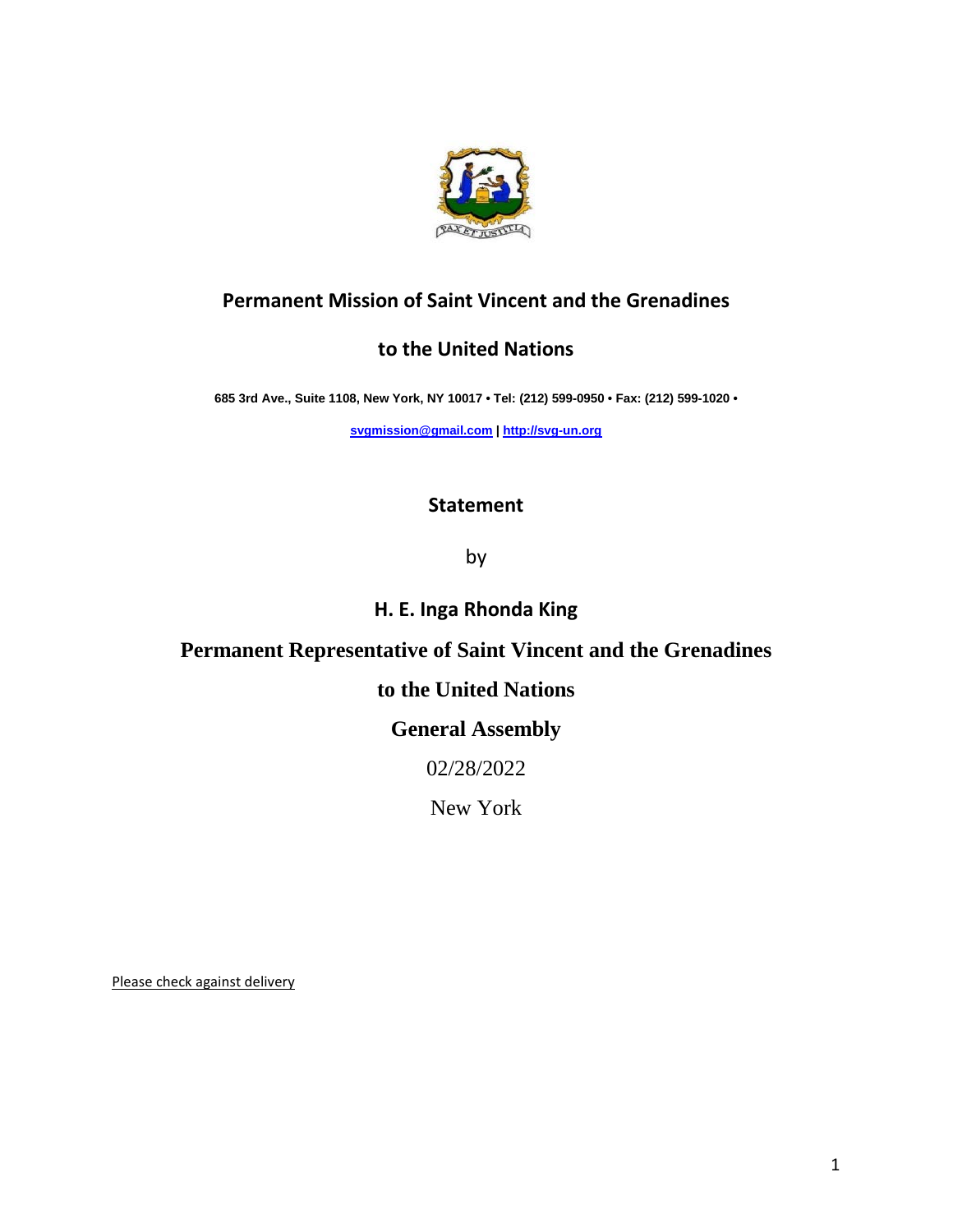#### **Mr. President,**

At the outset, Saint Vincent and the Grenadines expresses its deepest condolences to the families of the victims who have lost their lives due to the "special military operation" launched by the Russian Federation in the independent territory of Ukraine.

We continue to monitor the escalation of the conflict and are deeply troubled by the deteriorating situation. From our perspective, the "special military operation" is neither necessary nor desirable and is an affront to the United Nations Charter.

Given the historical context of the geopolitical situation in the region and Russia's articulation of its legitimate security concerns and perspective on the political situation in the Donbass region, we acknowledge the need for constructive diplomatic efforts that thoroughly address these concerns.

The "special military operation", however, cannot reasonably be justified. It only endangers international peace and security and will exacerbate human suffering across the globe.

Let us be clear, no member state of our organization will be immune from the ripple effect of this armed conflict.

#### **Mr. President,**

Saint Vincent and the Grenadines is unwaveringly committed to the purposes and principles of the United Nations Charter, including those relating to Article 2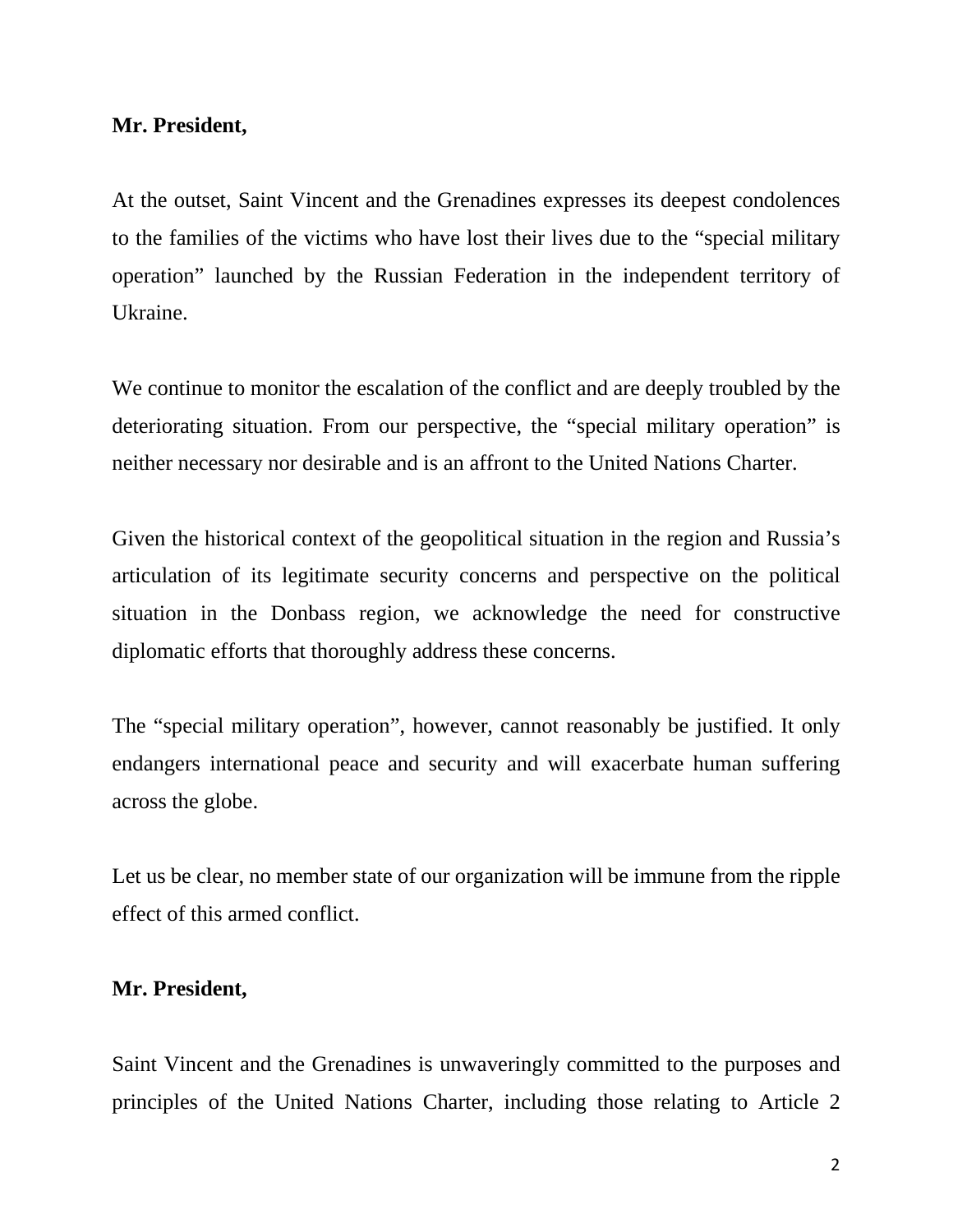subsection (4), which prohibit the threat or use of force against the territorial integrity or political independence of any state, as well as non-interference in the internal affairs of states and the right to self-determination. Our existence as a sovereign and independent, small nation state is owed to these international, sacrosanct norms and non-negotiable, timeless principles.

Accordingly, we cannot stand askance while the bedrock principles of international law are being jettisoned and call for the immediate cessation of all hostilities — we specifically urge the strict adherence to the principles of sovereignty, political independence, territorial integrity, non-intervention, non-interference, respect for human rights and international humanitarian law.

Equally, we reiterate the recent calls made by the Caribbean Community (CARICOM) and the Organization of Eastern Caribbean States (OECS) for the pacific settlement of disputes and the respect of Ukraine's sovereignty and territorial integrity.

#### Mr President,

Historically, the Russian Federation has been a defender of the purposes and principles of the United Nations Charter, inclusive of the sacred principle of the peaceful settlement of disputes. This is emblematic of its membership in the "Group of Friends in Defense of the United Nations Charter". As a fellow defender of these principles and member of this Group, Saint Vincent and the Grenadines unequivocally insists that the Russian Federation cease its military operations and immediately withdraw its forces from Ukraine.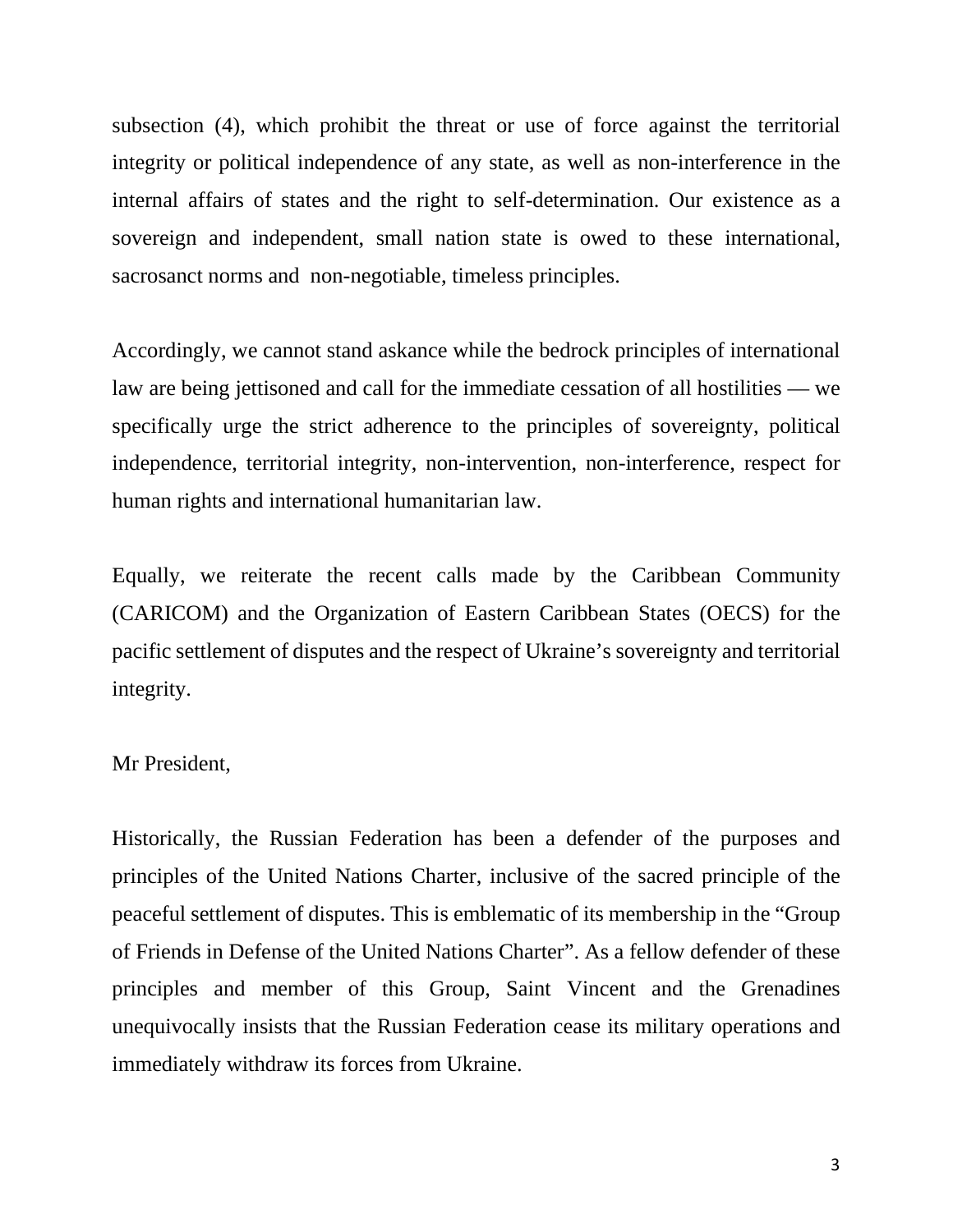On countless occasions, we have witnessed the insidious effects of interventionism and external aggressions across the developing world and we know that constructive dialogue, in adherence to international law, is the only path to peace and progress, however difficult that path may be.

We deeply regret that the Minsk Agreements have been violated. We also make an appeal for meaningful diplomatic initiatives and encourage the furtherance of the work of the Normandy Format, the Trilateral Contact Group and the Organisation for Security and Cooperation in Europe (OSCE). We urge the parties to exhaust all diplomatic efforts to find a peaceful solution to the current conflict.

We firmly believe that the nobility of peace is far preferable than an ignoble military adventure. History has taught us that peace is a great cause and great causes have never been won by doubtful men or women. While we are encouraged by the recent meeting that was held on the Belarusian border between both sides, we must put on record that the use of nuclear weapons is inconceivable and wholly unacceptable we counsel against the mere suggestion by anyone. We counsel further that space for continued dialogue must remain open.

Before I conclude, it will be remiss of me not to express my dismay for the disturbing reports that people of African descent are being singled out to unfair treatment as they join the masses fleeing the Ukrainian territory. In line with international humanitarian law and its guiding principles, we call on all states to uphold their international obligations and ensure the safety of all peoples.

Mr. President, Saint Vincent and the Grenadines is a stout champion of the purposes and principles of the United Nations Charter and their primacy in our multilateral